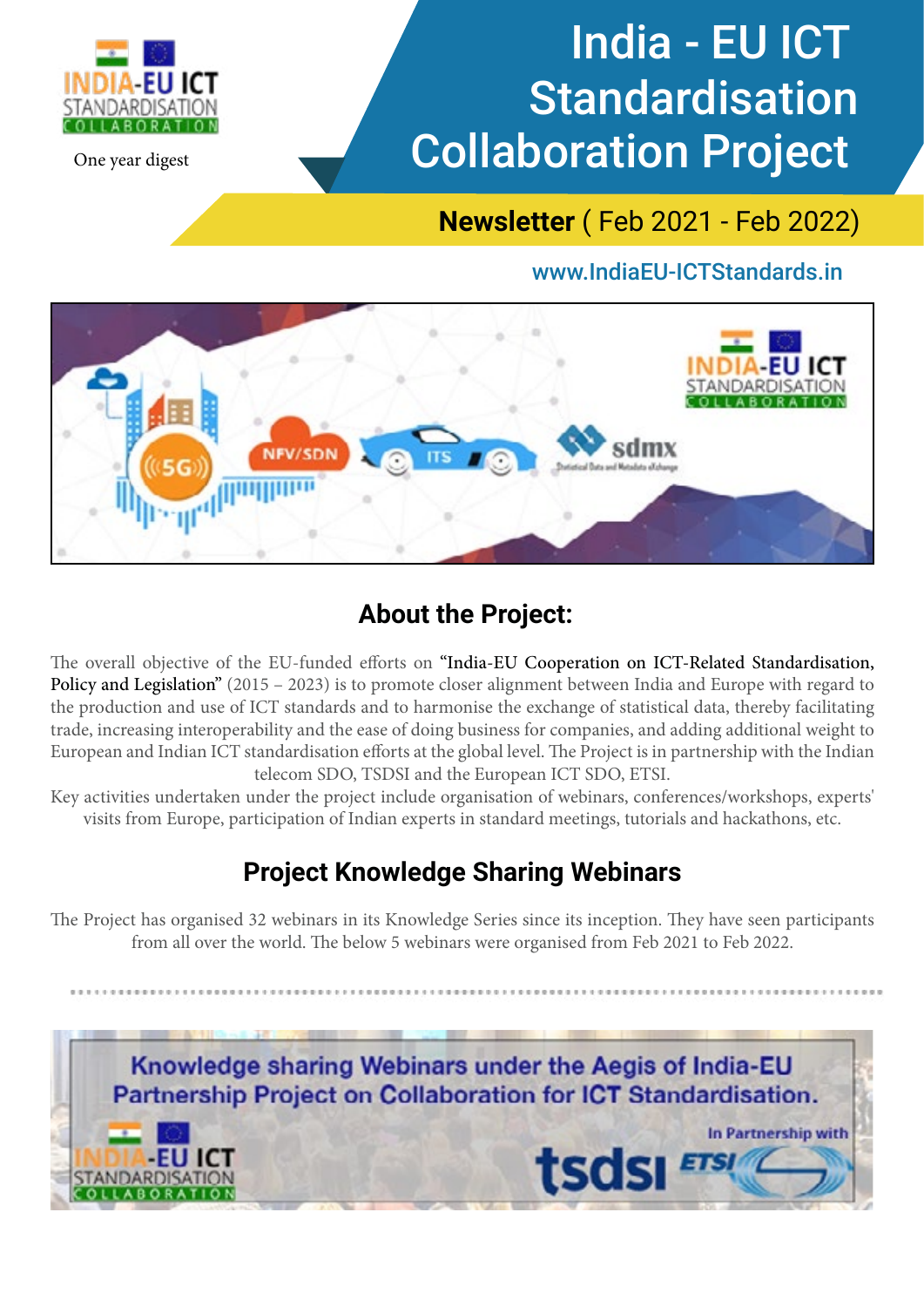

## **Webinar # 28 – (February, 2021) VLC and Internet of Radio Light**



by: **John Cosmas, Professor of Multimedia Systems in the College of Engineering, Design and Physical Sciences at Brunel University London**

Link to his presentation: https://www.youtube.comzwatch?v=5fyHBRArZkE&t=344s

#### by **Anand Srivastava, Professor in ECE department, IIIT Delhi**

Link to his presentation: https://www.youtube.com/watch?v=ulBznSCueRM&t=391s

With 5G and 5GB communication systems expected to deal with enormous advances compared to the existing 4G communication system and where there are a lot of important and common issues related to service quality including high capacities, massive connectivity, low latency, high security, low-energy consumption, high quality of experience, and reliable connectivity, there is a general agreement that the RF spectrum will not be sufficient for future-proof wireless communication. Therefore, in recent years, there has been a significantly increased interest from academia and industry to exploit optical spectrum using optical wireless communication (OWC) technologies and there is a wide range of OWC technologies, as a result of the many use cases they can serve. OWC, along with many other wireless technologies, is a promising candidate for serving the demands of 5G and 5GB communication systems.

The webinar presented how OWC technologies, such as visible light communication, light fidelity, optical camera communication, and free-space optics communication, will be an effective complementary solution for the successful deployment of 5G and 5GB systems.

Recording is available here: https://www.youtube.com/watch?v=8E8GKGqWBWE&t=25s



### **Webinar # 29 – (June, 2021) "OpenAirInterface: Democratizing innovation in the 5G era"**



This webinar covered the current OAI state-of-the-art of the development, the OAI community and development process, as well as the OAI public license and its usage by academia and industry.

OpenAirInterface (OAI) is an open-source project that implements the 3rd Generation Partnership Project (3GPP) technology on general purpose x86 computing hardware and Off-The-Shelf (COTS) Software Defined Radio (SDR) cards like the Universal Software Radio Peripheral (USRP). It makes it possible to deploy and operate a 4G Long-Term Evolution (LTE) network today and 5G New Radio (NR) networks at a very low cost. Moreover, the open-source code can be adapted to different use cases and deployment and new functionality can be implemented, making it an ideal platform for both industrial and academic research. The OAI Software Alliance (OSA) is a non-profit consortium fostering a community of industrial as well as research contributors. It also developed the OAI public license which is an open source license that allows contributors to implement their own patented technology without having to relinquish their intellectual property rights. This new clause is in agreement with the Fair, Reasonable And Non-Discriminatory (FRAND) clause found in 3GPP.

Recording is available here: https://www.youtube.com/watch?v=juYvwoJno-k

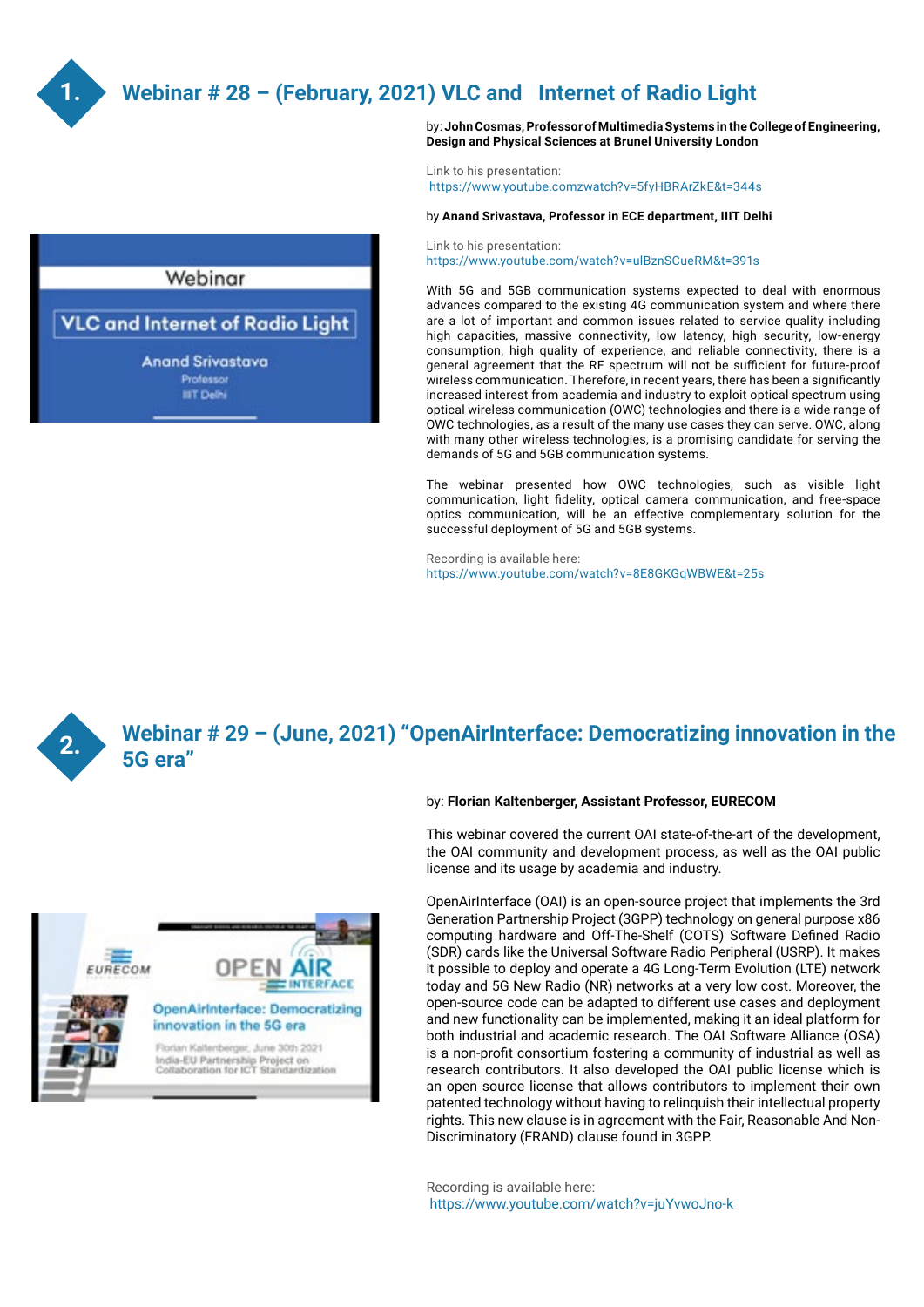

## **Webinar # 30 – (January, 2022) "oneM2M Risk/Benefit analysis"**



#### by: **Andreas Neubacher, Head of IOT Standards Development, Magenta / Deutsche Telekom Austria**

The webinar dealt with the challenges of the IoT business and the obstacles to overcome, in order to create a lively and flourishing ecosystem.

It addressed the risk of "proprietary" IoT solutions and the problem of companies not finding the right path through the jungle of existing Standards, leading sometimes to "reinvent the wheel". It also at the same time outlined the benefits of oneM2M to enable a stable and robust ecosystem, enabling different partners to cooperate commonly on solutions.

Recording is available here: https://www.youtube.com/watch?v=56jpZB83sts&t=611s



#### **Webinar # 31 – (January, 2022) oneM2M "Smart Lift private sector use case"**



by: **Mr Enrico Scarrone, who is currently the Chairman of the Steering Committee of oneM2M (representing ETSI), and Chairman of ETSI TC smartM2M and is the Standardization Manager in charge of the coordination for IoT/M2M standardization in the TIM Group.**

by : **Marco Cogliati is a senior designer of lift systems as well as Director of Research Design & User Experience of Tre-E S.c.r.l., Managing Director of Tre-Engine S.r.l. and referent in the Italian UNI CT019 Technical Committee.**

The discussions explored the most different aspects of cybersecurity and standardisation in the lift sector and how standardisation and monitoring in the digital era can support the integration of the so-called "smart lifts", taking into due consideration the most recent developments of the market in the Internet of Things age. The presentations highlighted how standardisation is evolving and adapting to the latest developments in the digital market, which is constantly changing and updating itself.

Recording is available here: https://www.indiaeu-ictstandards.in/webinars/

You tube link: https://www.youtube.com/watch?v=0pZl\_jch1hM



#### **Webinar # 32 – (February, 2022) oneM2M "Smart Home/Smart Building private sector use case"**  by : **Mr. Sushil Kumar, Deputy Director General (IOT) in Telecommunication**

| Feb 4,3022                      |                                                                                                             |
|---------------------------------|-------------------------------------------------------------------------------------------------------------|
|                                 |                                                                                                             |
| <b>Things Story</b>             |                                                                                                             |
| Equatorum of Telecommunications |                                                                                                             |
|                                 | Webinar series: India-EU ICT Webinar<br>Session: oneM2M - Smart Home/Smart Building<br>an Engineering Conta |

# **Engineering Centre (TEC) Government of India**

by : **Sebastien Bolle, R&D Project Director, Orange, France.** 

This webinar presented the benefit of open standards like oneM2M to address the concerns and opportunities related to services like Smart Home and Smart Building require open standards for interoperability to manage the fleets of devices and to solve the "silos" concern they are still being faced and on opportunities through the rise of technologies like Artificial Intelligence, Edge Computing and even Digital Twins. These were illustrated by a Smart Building use case to focus on interoperability assets of oneM2M and how the use case was implemented in a demonstrator showcased in ETSI IoT Week.

Recording is available here: https://www.youtube.com/watch?v=0MiFHxvxbvM&t=2042s